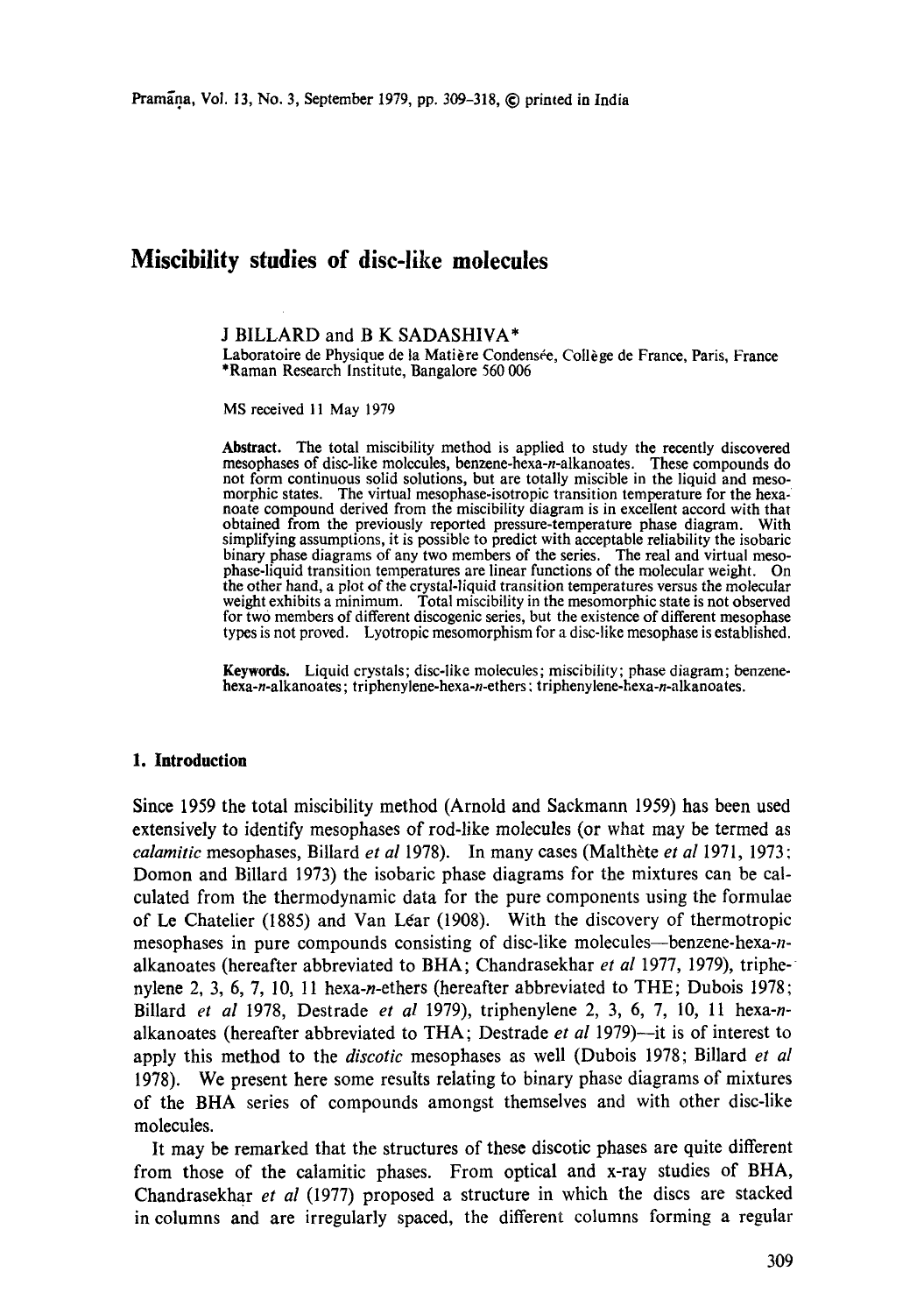hexagonal array. The x-ray observations of Levelut (1979) on THE (particularly the pentyl derivative) confirm the m~del of Chandrasekhar et *a1* (1977) except that the molecules now have a larger rigid core, and the monodomain patterns reveal a partially ordered stacking of the core as distinct from a more liquid-like disorder of the chains.

# **2. Materials and textures**

The compounds chiefly studied here are the BHA series reported by Chandrasekhar et **a1** (1977, 1979), the thermodynamic data for which are presented in table 1. The



Table 1. Temperatures and heats of transitions for the BHA compounds

The phases exhibited by a compound (solid K, disc-like mesophase D and liquid *L)* are indicated by a point in the corresponding column. The transition temperatures were obtained on heating and are given in <sup>o</sup>C and the transition molar enthalpies in kcal/mole.

<sup>\*</sup>virtual transition temperature obtained by extrapolating the transition line in a phase diagram. \*\*transition temperature obtained on reheating the monotropic mesophase.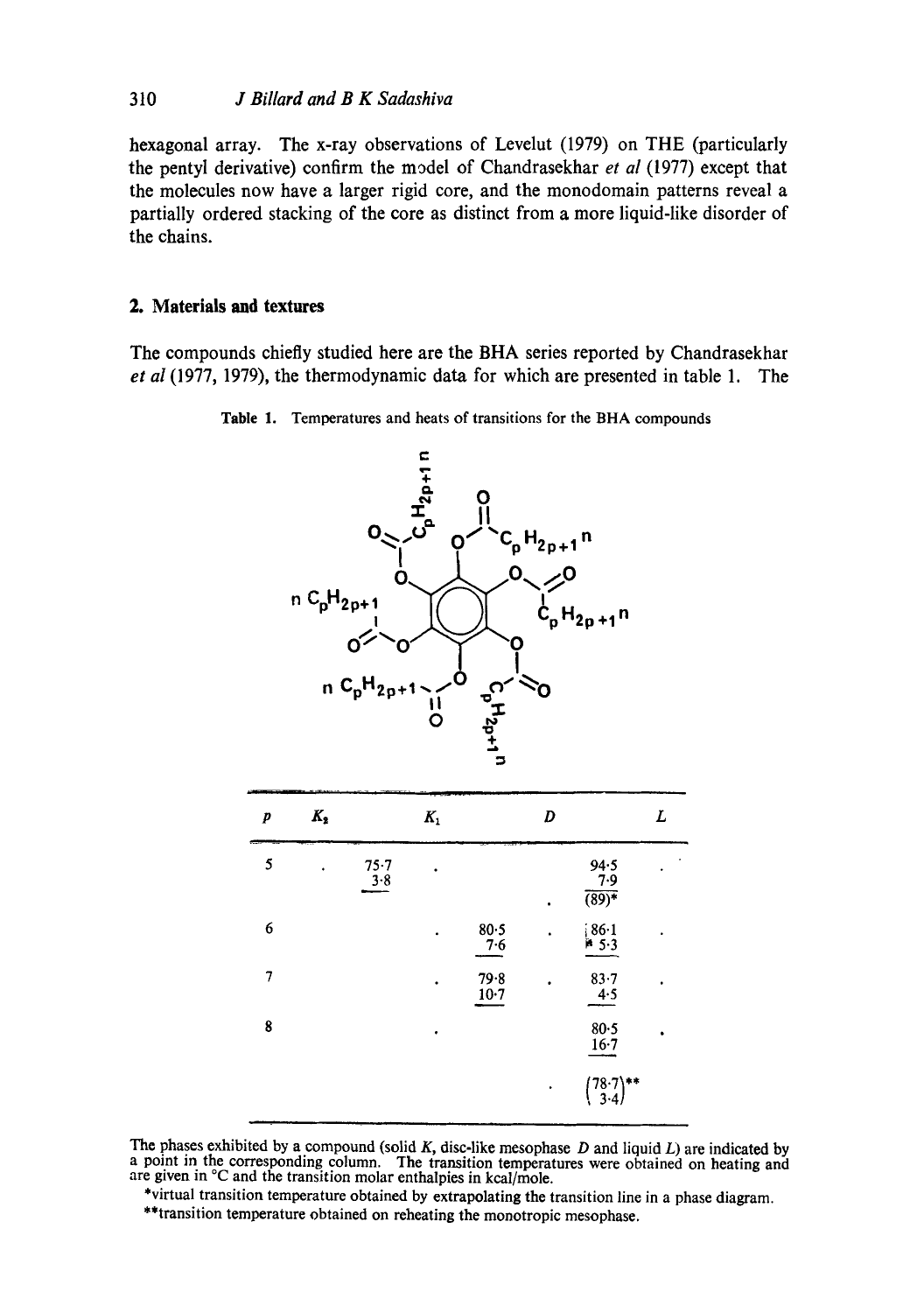virtual mesophase-isotropic transition for the hexanoate ( $p=5$ ) is obtained from an extrapolation of the transitien line in a phase diagram (see below).

The mesophases are very viscous and birefringent. Photographs of some optical textures have been published earlier (Chandrasekhar *et al* 1977, 1979). The melting of a single crystal needle gives a mesophase having many defects with rectilinear axes, similar to those observed by Billard *et al* (1978), parallel to. the original needle axis. A relaxation of the defects appears only 0.5°C below the clearing temperature. By cooling from the liquid state, mesophase domains appear without digitation (see Billard *et al* 1978); the growth speed is highly anisotropic and occurs practically in only one direction. Many defects are found with rectilinear axes parallel to the highest growth speed direction. These defects appear even at a cooling rate of 0.2°C/min. The crystallisation gives elongated and birefringent crystals, sometimes curved, and there is no regularity in the angles between them.

#### **3. Isobaric binary phase diagrams for similar disc-like molecules**

The binary phase diagrams at atmospheric pressure were obtained by observation of contact preparations (see Kofler and Kofler 1954) through a polarising microscope (Leitz, Panphot) equipped with a heating stage (Mettler, F.P.5). The observed enantiotropic transitions are presented as solid lines infigures 1 to 4. The dotted lines in figures 2 and 3 correspond to observed monotropic transitions.



**Figure 1.** Isobaric phase diagram for the mixtures of BHA compounds  $p = 6$  (on the left) and  $p = 7$  (on the right) (table 1).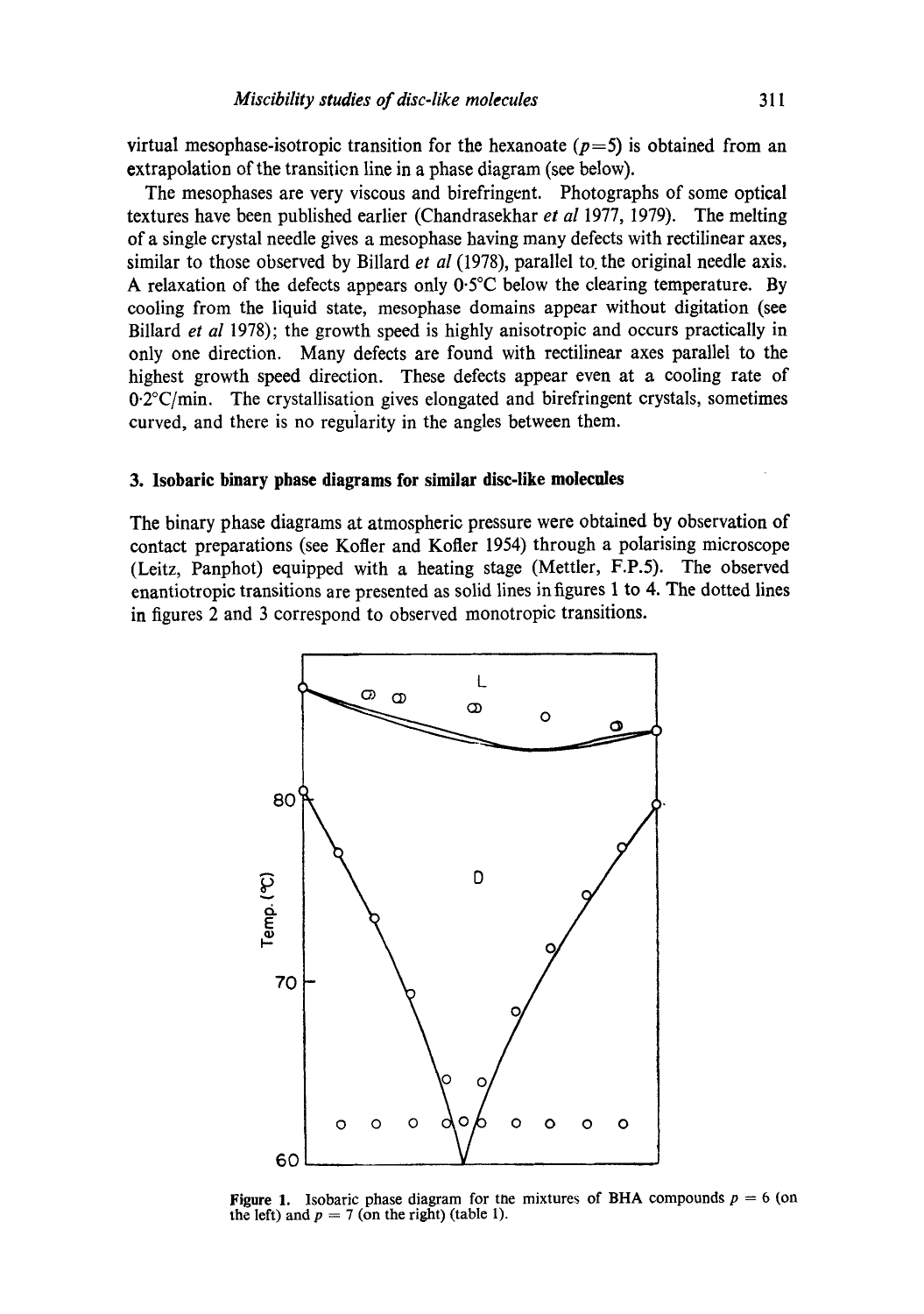

Figure 2. Isobaric phase diagram for the mixtures of BHA compounds  $p = 7$  (on the left) and  $p = 8$  (on the right) (table 1).



Figure 3. Isobaric phase diagram for the mixtures of BHA compounds  $p = 6$  (on the left) and  $p = 8$  (on the right) (table 1).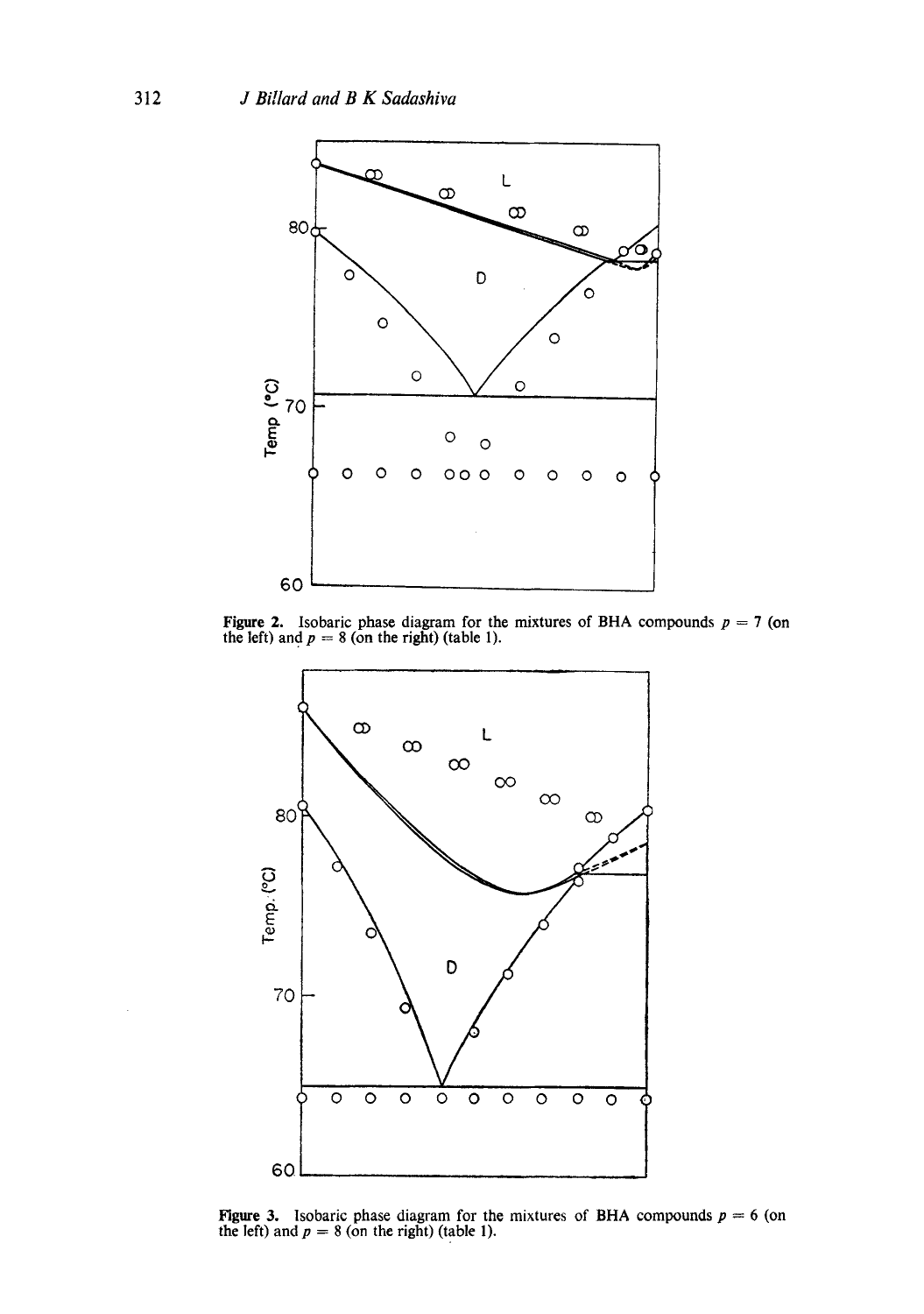

Figure 4. Isobaric phase diagram for the mixtures of BHA compounds  $p = 5$  (on the left) and  $p = 6$  (on the right) (table 1)

The dotted lines in figure 4 are the extrapolation of the observed spindle for the enantiotropic mesophase-liquid transition. This yields a virtual mesophase-liquid transition at 89°C for the hexanoate  $(p=5, \text{ see table 1})$ . The pressure-temperature phase diagram for the same compound has been investigated by Shashidhar and Venkatesh (see figure 8 of Chandrasekhar *et al* 1979). The compound, which is normally non-mesomorphic, becomes enantiotropic mesomorphic above 0"16 kbar, the crystal-mesophase-isotropic triple point being at 94.9°C, 0'16 kbar. The extrapolation of this mesophase-liquid transition line to atmospheric pressure leads to a virtual, monotropic, transition at 89.1°C, in excellent accord with that obtained from the miscibility diagram (figure 4). The supercooled liquid phase can be observed down to 88.3°C, but it is possible that there is considerable delay in the liquid-mesophase monotropic transition and therefore was not observed.

Though these compounds are similar they do not form solid solutions. However, in all cases, they are totally miscible, in pairs, in the liquid and mesogenic states. The spindles exhibit minima, showing that the two solutions are not perfect (Domon and Billard 1973). However, with the usual simplifying assumptions (Malthète *et al* 1973), viz., that the liquid and mesomorphic solutions are perfect, there is no miscibility in the solid state, the heat capacities at constant pressure for the different states are equal for a given compound, the calculations with the measured data for the pure components (Malthète *et al* 1973; Domon and Billard 1973) (the circles in figures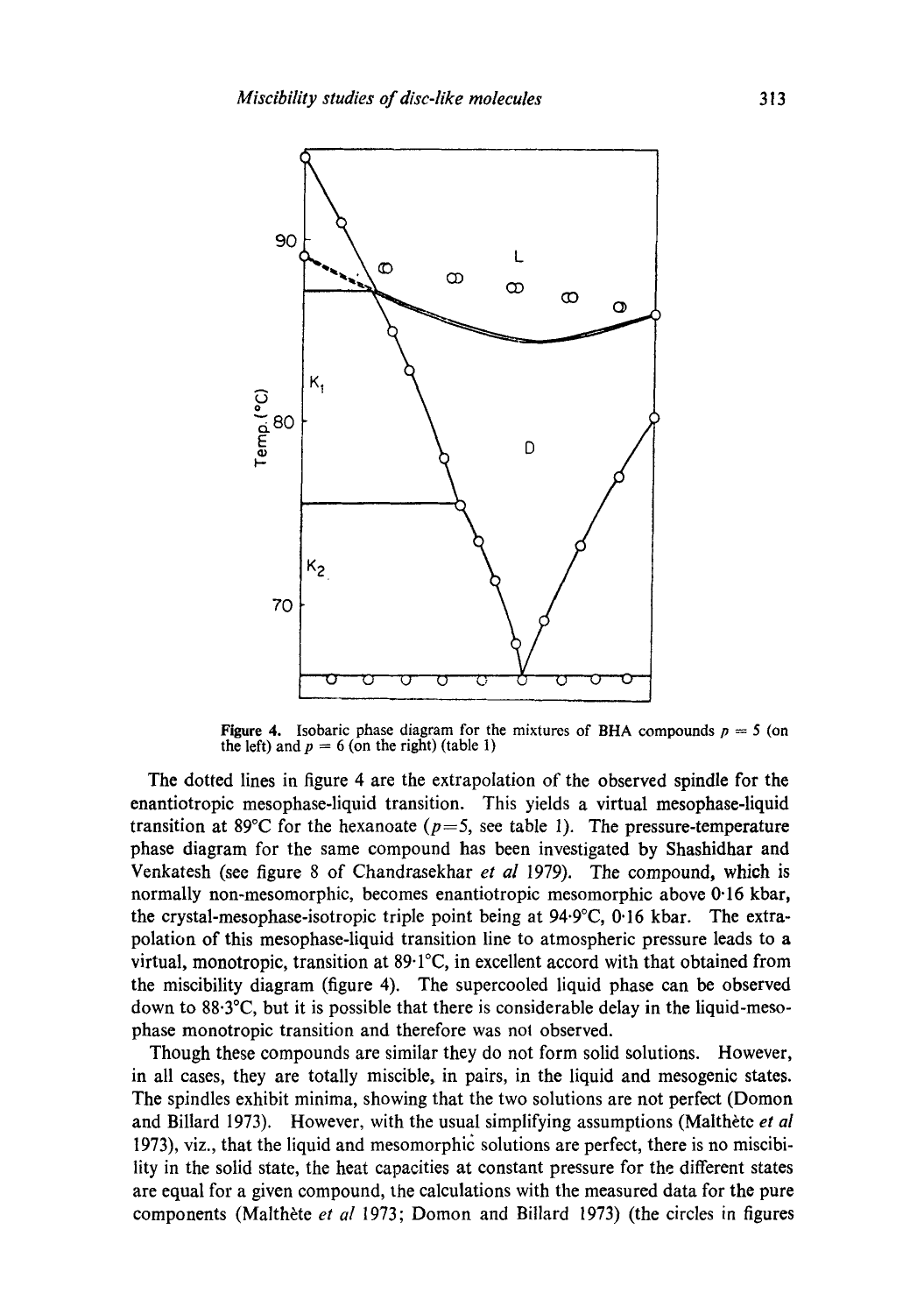1 to 3), give eutectic temperatures, which are in reasonable agreement with the observed values (table 2).

The enthalpy of the virtual mesophase-liquid transition is not available for the hexanoate ( $p=5$ ) to enable one to calculate the phase diagram for this compound (figure 4). However, since the observed temperatures for the eutectic point  $(66.3^{\circ}C)$ and the liquid-mesophase-crystal  $K_1$  triple point (87.25°C, see figure 4) are known, it is possible to calculate the phase diagram completely. This is represented by circles in figure 4.

The calculated spindles (circles in figures 1 to 4) exhibit slight curvatures in the opposite sense to those of the observed spindles. But the differences between the calculated and observed temperatures (table 2) are not too large, the maximum difference being for the case for which there is greater difference between the components.

Similar results are obtained for the THE series (table 3, Dubois 1978; Billard *et al*  1978; Destrade *et al* 1979) as well as for the THA series (table 4, Destrade *et al*  1979).

**Table** 2. Differences between the observed and calculated values for the binary phase diagrams of the BHA compounds

| Figure         | Components<br>$p$ (see table 1) | Eutectic temperatures $(^{\circ}C)$ |            |            | Maximum differences<br>between the observed             |
|----------------|---------------------------------|-------------------------------------|------------|------------|---------------------------------------------------------|
|                |                                 | Observed                            | Calculated | Difference | and calculated clear-<br>ing temperatures $(^{\circ}C)$ |
|                | $6 - 7$                         | $60-0$                              | 62.2       | $-2.2$     | $-2.0$                                                  |
| $\overline{2}$ | $7 - 8$                         | $70-7$                              | 66.3       | $+4.4$     | $-1.2$                                                  |
| 3              | $6 - 8$                         | $65 - 0$                            | 64.3       | $+0.7$     | $-6.0$                                                  |
| 4              | $5 - 6$                         | 66.3                                |            |            | $-3.0$                                                  |

Table 3. Differences between the observed and calculated values for the binary phase diagrams of the THE compounds

| Components<br>(numbers of           | Reference | Eutectic temperatures $(^{\circ}C)$ |            |            | Maximum differences<br>between the observed             |
|-------------------------------------|-----------|-------------------------------------|------------|------------|---------------------------------------------------------|
| carbons in the<br>aliphatic chains) |           | Observed                            | Calculated | Difference | and calculated clear-<br>ing temperatures $(^{\circ}C)$ |
| $5 - 7$                             |           | 55                                  | 54         |            | $-12$                                                   |
| $6 - 8$                             | 12        | 50                                  | $55 -$     | $-5$       | $-18$                                                   |
| $6 - 10$                            | 12        | 55                                  | $52*$      |            | no total miscibility                                    |

\*For equilibrium with the liquid phase.

**Table** 4. Differences between the observed and calculated values for the binary phase diagrams of the THA compounds

| Components<br>(numbers of           | Eutectic temperatures $(^{\circ}C)$ | Maximum differences<br>between the observed |            |                                                      |
|-------------------------------------|-------------------------------------|---------------------------------------------|------------|------------------------------------------------------|
| carbons in the<br>aliphatic chains) | Observed                            | Calculated                                  | Difference | and caculated clearing<br>temperatures $(^{\circ}C)$ |
| $7 - 9$                             | 30                                  | 50                                          | $-20$      | $-10$                                                |
| $9 - 10$                            | 60                                  |                                             |            |                                                      |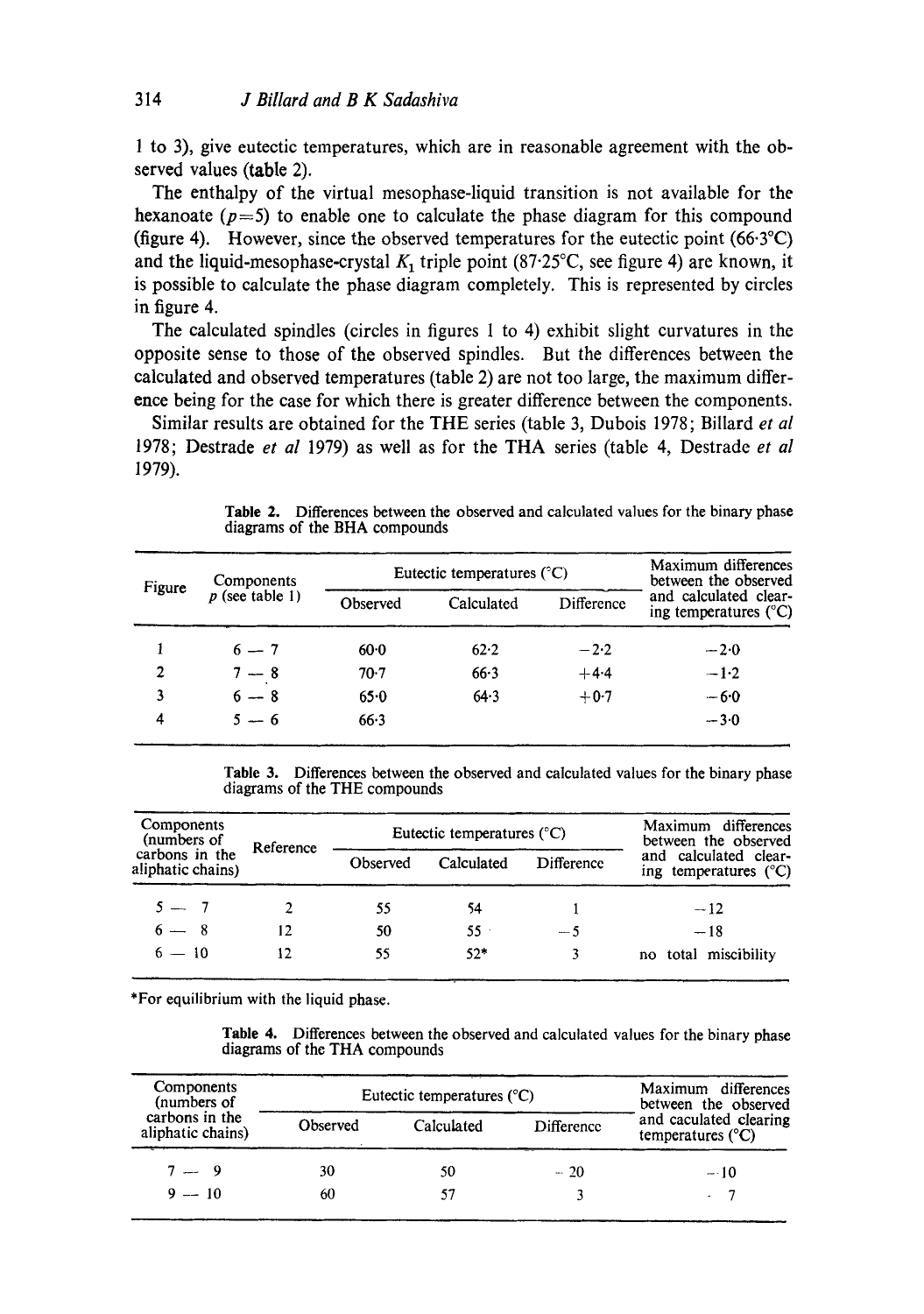It is worth mentioning that there are several instances of rod-like mesogens giving rise to binary phase diagrams with curved spindles (Domon and Billard 1979). Figure 5 is an example of a phase diagram for two very similar isometric smectogens (Malthète et al 1976).

The results reported here prove that simple thermodynamical calculations can give, for chemically similar disc-like mesogens, predictions with an accuracy comparable to those obtained for calamitic mesogens.

If one makes the simplifying assumptions mentioned earlier, the solid-liquid enthalpy and entropy changes are equal to the sums of the corresponding quantities for the solid-mesophase and mesophase-liquid transitions. The values calculated in this manner for BHA series are given in figure 6. The mesophase-liquid transition temperature is, to  $\pm 1$ °C, a decreasing linear function of the number p of aliphatic carbons in the side chains. Stable mesophases appear for the heptanoate and octanoate  $(p=6$  and 7) because the crystal-liquid transition temperature exhibits a minimum. For the crystal-liquid enthalpy changes, the deviations from linearity are up to  $10\%$ .

# **4. Other phase diagrams**

We shall now consider mixtures of dissimilar molecules. It has been observed that two THE compounds with different chain length (hexyloxy and decyloxy) are not



Figure 5. Isobaric phase diagram for the mixtures of 2,7-di-n-heptanoylfluorene (on the left) and 2-hexanoyl-7-octanoylfluorene (on the right). (Canceill *et al* 1973, 1975)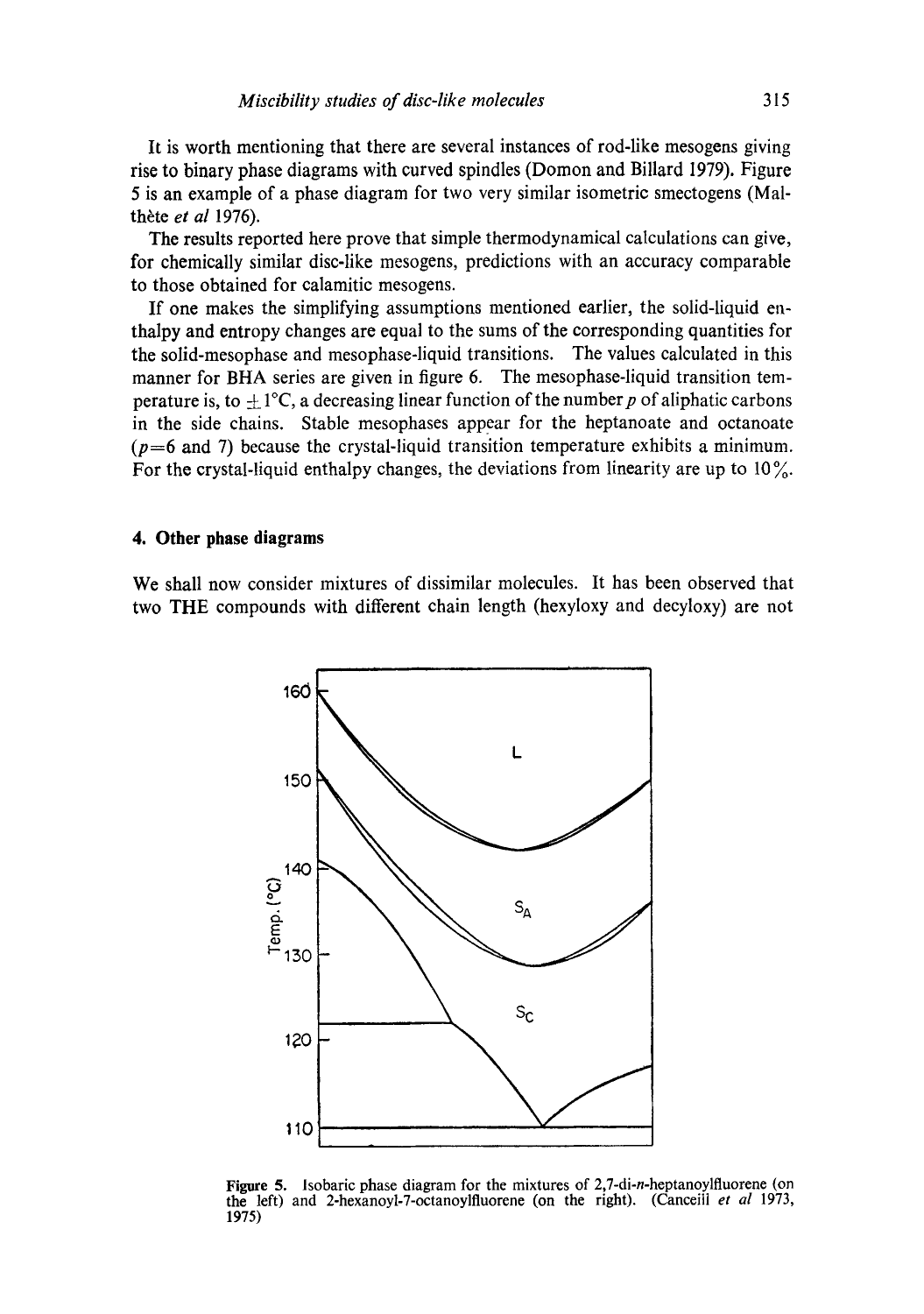

Figure 6. Transition temperatures of the BHA compounds versus the number **<sup>p</sup>** (table 1):  $\triangle$  crystal-liquid,  $\bullet$  crystal-mesophase and  $\odot$  mesophase-liquid transitions.

continuously miscible in a mesophase (Destrade *et al* 1979). For this reason, we first carried out miscibility studies with THE and BHA compounds having similar dimensions. However, total miscibility is not observed in the mesophase. For example, for the mixture of THE ( $p=7$ ) and BHA ( $p'=8$ ), the liquid is in equilibrium with a mesophase and the BHA crystals at  $65^{\circ}$ C. For  $p=5$  and  $p'=6$ , the liquid is in equilibrium with BHA crystals and with a mesophase isomorphic with that of THE at  $T_2$ =73°C, and with a mesophase isomorphic with that of BHA at  $T_1=80$ °C. (We may add here that THA (decanoate) and THE (octyloxy) do not exhibit total miscibility in the mesomorphic state, Destrade *et al* 1979).

We then studied mixtures of BHA  $(p')$  and THA  $(p)$ . With  $p' = 8$  and  $p = 7$  total miscibility in the mesophase is not observed. It should be emphasised, however, that in all the hypomesogenic (Domon and BiUard 1973) phase diagrams reported here, there does not exist an equilibrium between mesophases, and thus we have no proof of the existence of different mesophase types in the three series.

The mesophase formed by the mixtures of BHA ( $p=5$ ) with benzene has been described previously by Madhusudana and Kumar (see Chandrasekhar *et al* 1979). In the phase diagram (figure 7), a stable mesophase appears between the crystal and the liquid only between 56 and 79.5°C. The dotted curve in figure 7 is an extrapolation to the virtual mesophase-liquid transition of the pure ester. The circles represent the calculated values. The stability field for the mesophase is very narrow. The mesophase is easily supercooled, and the crystallisation process is difficult. This fact explains the previously reported observations made with evaporation at room temperature. This is the first example of lyotropic mesomorphism for a disc-like mesophase.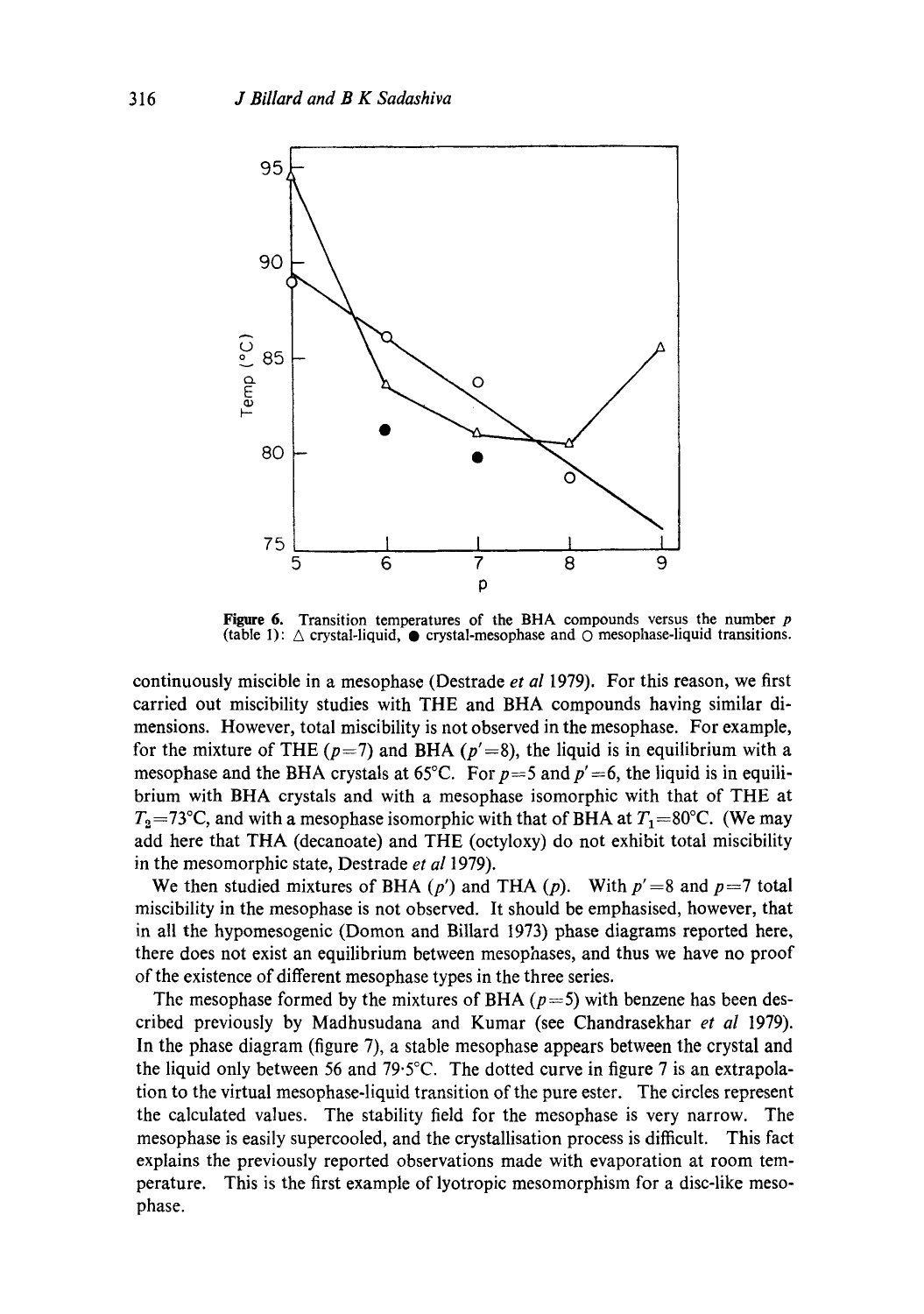

Figure 7. Phase diagram of the mixtures on the BHA compound  $p = 5$  (on the left) and benzene (on the right).

Having observed an elevation of the mesogenic properties due to a disc-like solvent similar to the core, we then tested the miscibility of BHA with a solvent similar to the side chains. The phase diagram for the mixtures of BHA ( $p=6$ ) with normal undecan is hypomesogenic with a crystal-mesophase-liquid triple point at 77.5°C. The elevation effect observed with benzene as the solvent does not occur in this case.

### **5. Conclusion**

With the total miscibility method, the isomorphism of the disc-like mesophases formed by the BHA series of compounds (Chandrasekhar *et al* 1977, 1979) is established. From the isobaric binary phase diagram a virtual mesophase-liquid transition is found at 89<sup>°</sup>C for the hexanoate ( $p=5$ ), in excellent agreement with that derived from the temperature-pressure phase diagram (Chandrasekhar *et al* 1979). The usual simple assumptions (Malthète *et al* 1973, Domon and Billard 1973) suffice to predict, with acceptable reliability, the isobaric binary phase diagrams of the disc-like mesogens of a given series.

Plotted against the molecular weight the mesophase-liquid virtual and real transition temperatures of the BHA series exhibit a linear decreasing trend, while the crystal-liquid transition temperatures exhibit a minimum for  $p=8$ .